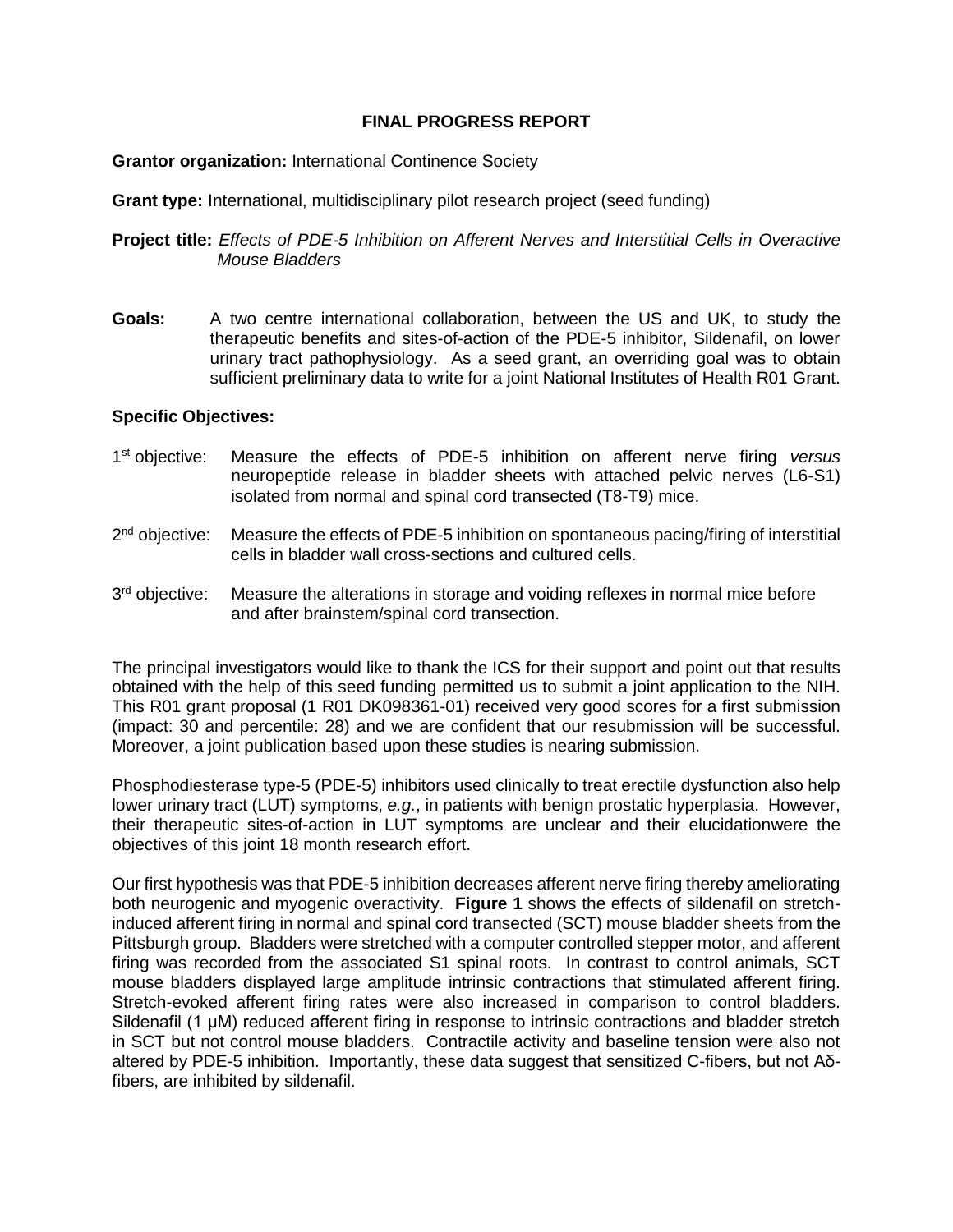

**Figure 2** shows the influence of sildenafil in Bristol's decerebrate arterially perfused preparation. It importantly illustrates the interval between voids and filling-phase compliance (relationship between bladder pressure and volume) in a juvenile rodent, before and after 1 µM systemic sildenafil (at the dotted line). Both parameters increased following drug exposure, signifying improved storage function (*i.e.*, voiding pressures were unchanged, and there were no post void residuals). Commensurate with the enhanced striate function, was a reduction in overall afferent nerve activity during filling (not illustrated). At the time sildenafil was introduced systemically, there was a small drop in arterial perfusion (top line).



Our second hypothesis was that nitric oxide produced by

the urothelium uncouples lamina propria interstitial cells decreasing their pacemaker activity and therefore spontaneous bladder contractions. This was linked to our third hypothesis that spinal cord transection results in interstitial cell hyperplasia such that existing nitric oxide levels are inadequate to uncouple these cells leading to detrusor overactivity. **Figure 3** from the Pittsburgh



group shows examples of normal (3A) and spinal cord transected (3B) rodent bladder crosssections labeled for the interstitial cell markers, vimentin (green) and CD34 (red), magnification x100. Following spinal cord transection, there was significant remodeling of the bladder wall. Specifically, there was hypertrophy of the detrusor (DT) and hyperplasia of the urothelium (UT)